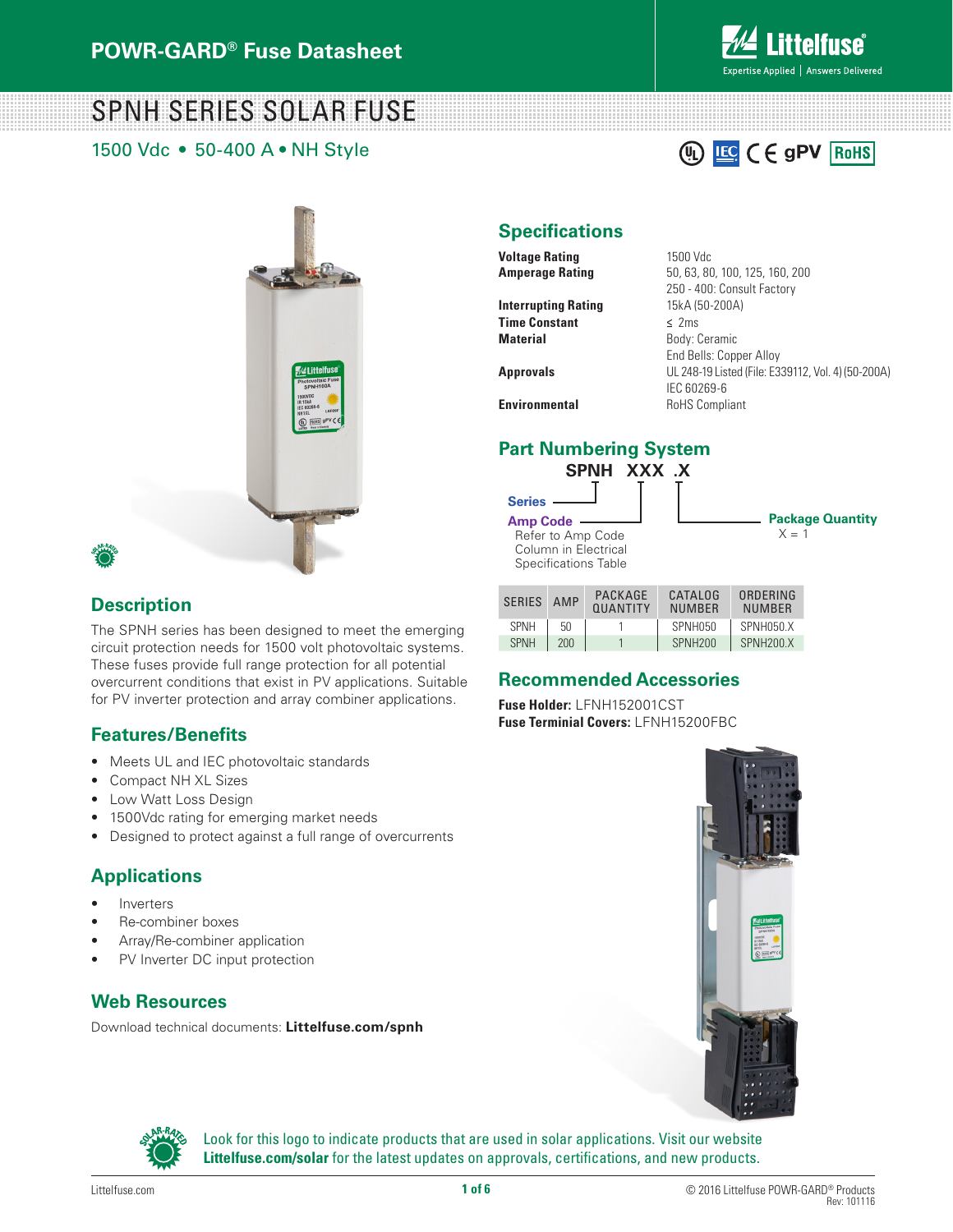

#### **Dimensions Millimeters (in)**

Size: 1 XL





Size: 2 XL









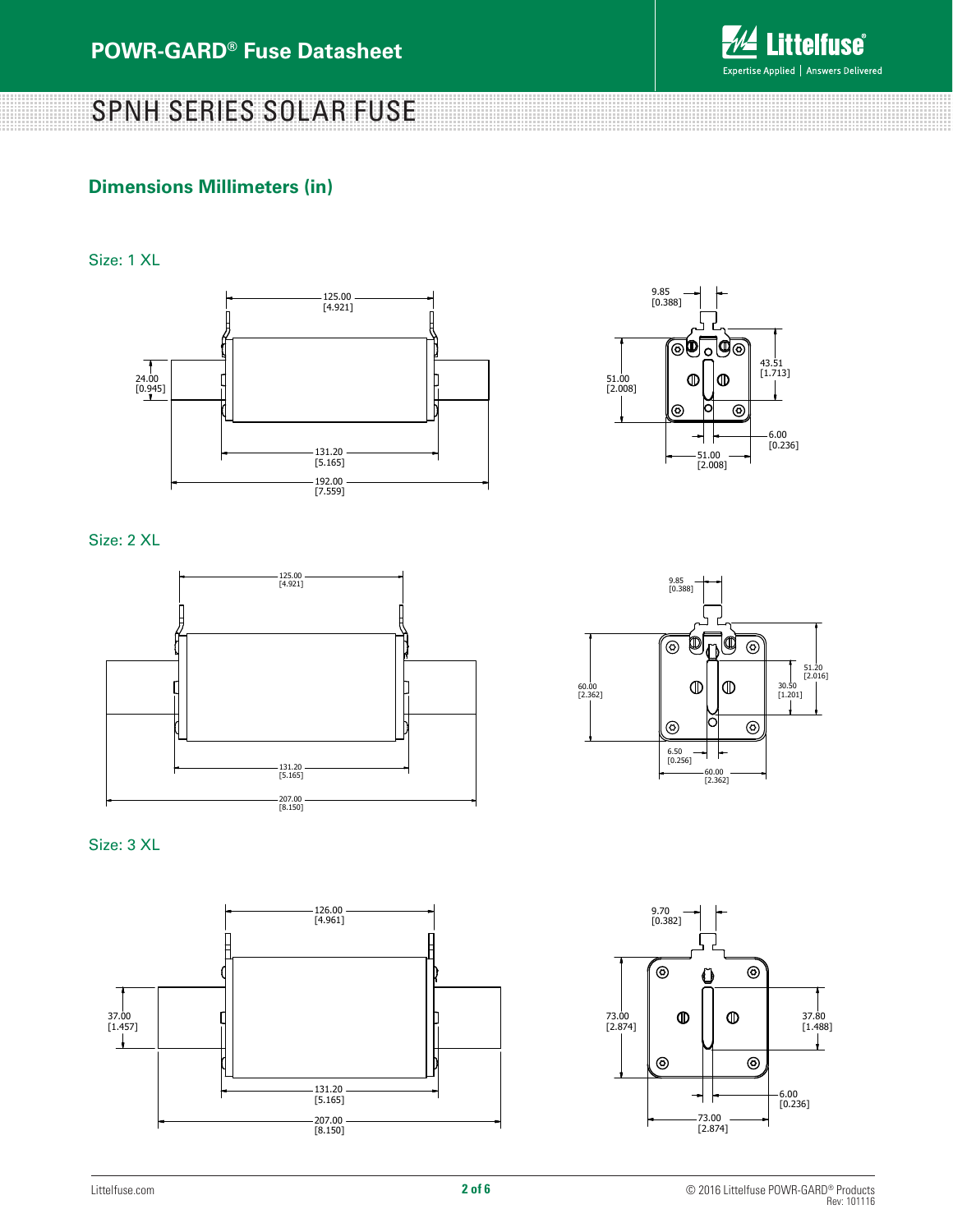

### **Electrical Specifications**

| <b>CATALOG</b><br><b>NUMBER</b> | AMPERAGE<br><b>RATING</b> | <b>VOLTAGE</b><br><b>RATING</b> | <b>INTERRUPTING</b><br>RATING | NOM COLD<br><b>RESISTANCE</b><br>(m <sub>Ω</sub> ) | <b>MELTING</b><br>1 <sup>2</sup> t(10 kA)<br>(1500 Vdc) | <b>TOTAL</b><br><b>CLEARING</b><br>I <sup>2</sup> T (A <sup>2</sup> s) 10 kA<br>$(1500$ Vdc) | <b>WATTS LOSS</b><br>AT 100% RATED<br><b>CURRENT (W)</b> | <b>WATTS LOSS</b><br>AT 70% RATED<br><b>CURRENT (W)</b> | <b>SIZE</b> |
|---------------------------------|---------------------------|---------------------------------|-------------------------------|----------------------------------------------------|---------------------------------------------------------|----------------------------------------------------------------------------------------------|----------------------------------------------------------|---------------------------------------------------------|-------------|
|                                 |                           | DC.                             | DC.                           |                                                    |                                                         |                                                                                              |                                                          |                                                         |             |
| SPNH050                         | 50                        | 1500                            | 15 kA                         | 3.86                                               | 800                                                     | 3,500                                                                                        | 14                                                       | 6                                                       |             |
| SPNH063                         | 63                        | 1500                            | 15 kA                         | 2.72                                               | 1.500                                                   | 6,000                                                                                        | 14                                                       | 6.2                                                     |             |
| SPNH080                         | 80                        | 1500                            | 15kA                          | 2.15                                               | 5,000                                                   | 15,000                                                                                       | 16                                                       |                                                         |             |
| SPNH100                         | 100                       | 1500                            | 15 kA                         | 1.38                                               | 10,000                                                  | 26,000                                                                                       | 19                                                       | 8.3                                                     | 1 XL        |
| <b>SPNH125</b>                  | 125                       | 1500                            | 15kA                          | 0.99                                               | 15,000                                                  | 37,000                                                                                       | 22                                                       | 9.7                                                     |             |
| SPNH160                         | 160                       | 1500                            | 15 kA                         | 0.78                                               | 19,000                                                  | 48,000                                                                                       | 30                                                       | 13.2                                                    |             |
| SPNH <sub>200</sub>             | 200                       | 1500                            | 15kA                          | 0.57                                               | 22,000                                                  | 75,000                                                                                       | 32.5                                                     | 13.7                                                    |             |
| SPNH250                         | 250                       | 1500                            | CONSULT FACTORY               |                                                    |                                                         |                                                                                              |                                                          |                                                         |             |
| SPNH350                         | 315                       | 1500                            |                               |                                                    |                                                         |                                                                                              |                                                          |                                                         |             |
| SPNH350                         | 350                       | 1500                            |                               |                                                    |                                                         |                                                                                              |                                                          |                                                         |             |
| SPNH400                         | 400                       | 1500                            |                               |                                                    |                                                         |                                                                                              |                                                          |                                                         |             |

#### **Ordering Information**

| <b>SERIES</b>       | AMPERAGE<br><b>RATING</b> | AMP CODE | <b>CATALOG</b><br><b>NUMBER</b> | ORDERING<br><b>NUMBER</b> | <b>UPC</b>  | <b>AGENCY</b><br><b>APPROVALS</b> |  |  |
|---------------------|---------------------------|----------|---------------------------------|---------------------------|-------------|-----------------------------------|--|--|
|                     |                           |          |                                 |                           |             | UL                                |  |  |
| SPNH050             | 50                        | 050      | SPNH050                         | SPNH050.X                 | 07945804294 | $\bullet$                         |  |  |
| SPNH063             | 63                        | 063      | SPNH063                         | SPNH063.X                 | 07945804295 | ٠                                 |  |  |
| SPNH080             | 80                        | 080      | SPNH080                         | SPNH080.X                 | 07945804319 | $\bullet$                         |  |  |
| SPNH100             | 100                       | 100      | SPNH <sub>100</sub>             | SPNH100.X                 | 07945804359 | ٠                                 |  |  |
| <b>SPNH125</b>      | 125                       | 125      | SPNH <sub>125</sub>             | SPNH125.X                 | 07945804433 | $\bullet$                         |  |  |
| SPNH160             | 160                       | 125      | SPNH160                         | SPNH160.X                 | 07945804443 | ٠                                 |  |  |
| SPNH <sub>200</sub> | 200                       | 160      | SPNH <sub>200</sub>             | SPNH200.X                 | 07945804552 | $\bullet$                         |  |  |
| SPNH <sub>250</sub> | 250                       | 250      | SPNH <sub>250</sub>             | CONSULT FACTORY           |             |                                   |  |  |
| <b>SPNH315</b>      | 315                       | 315      | SPNH315                         |                           |             |                                   |  |  |
| SPNH350             | 350                       | 350      | SPNH350                         |                           |             |                                   |  |  |
| SPNH400             | 400                       | 400      | SPNH400                         |                           |             |                                   |  |  |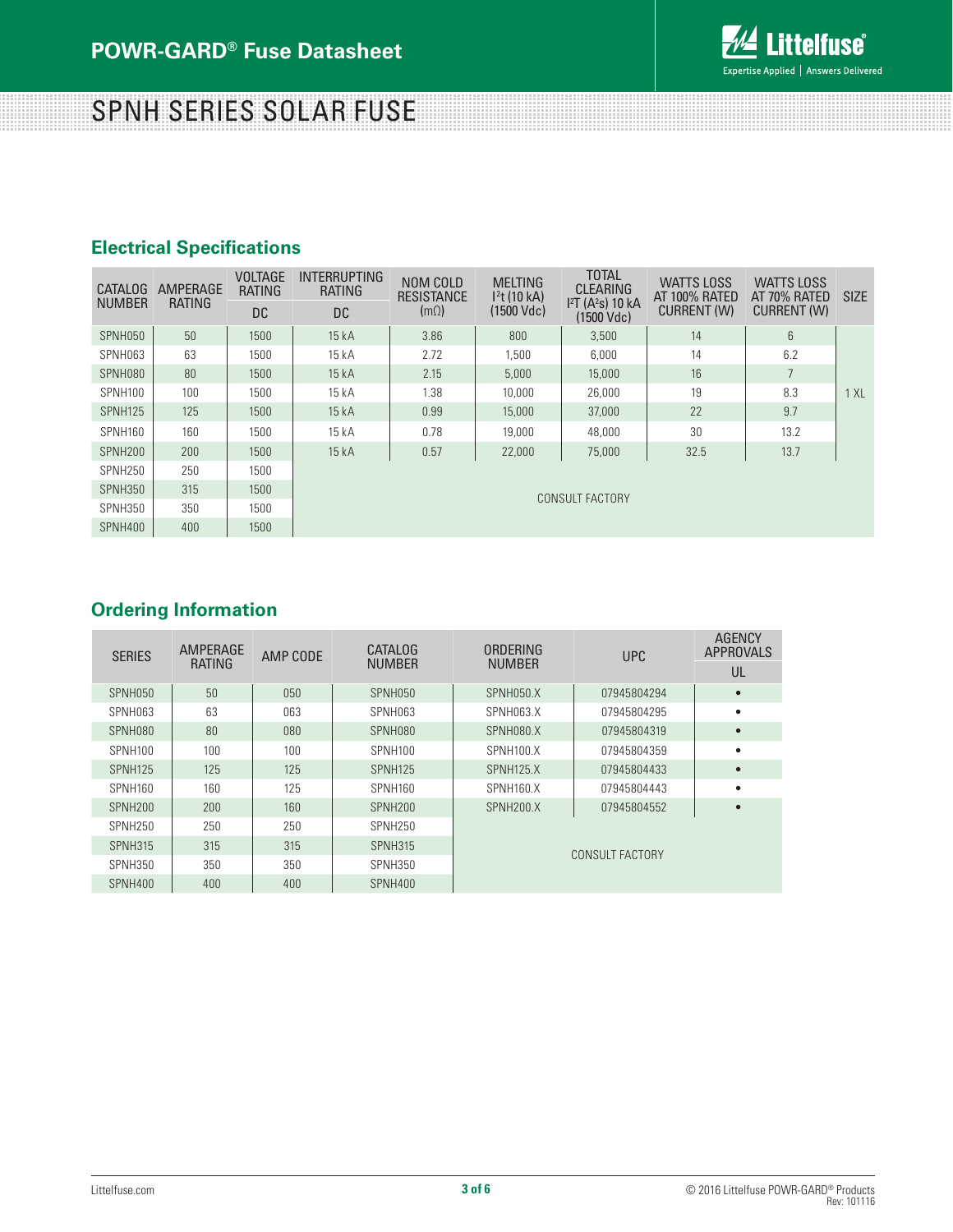

### **Temperature Rerating Curve (Temperature of Air Immediately Surrounding Fuse)**

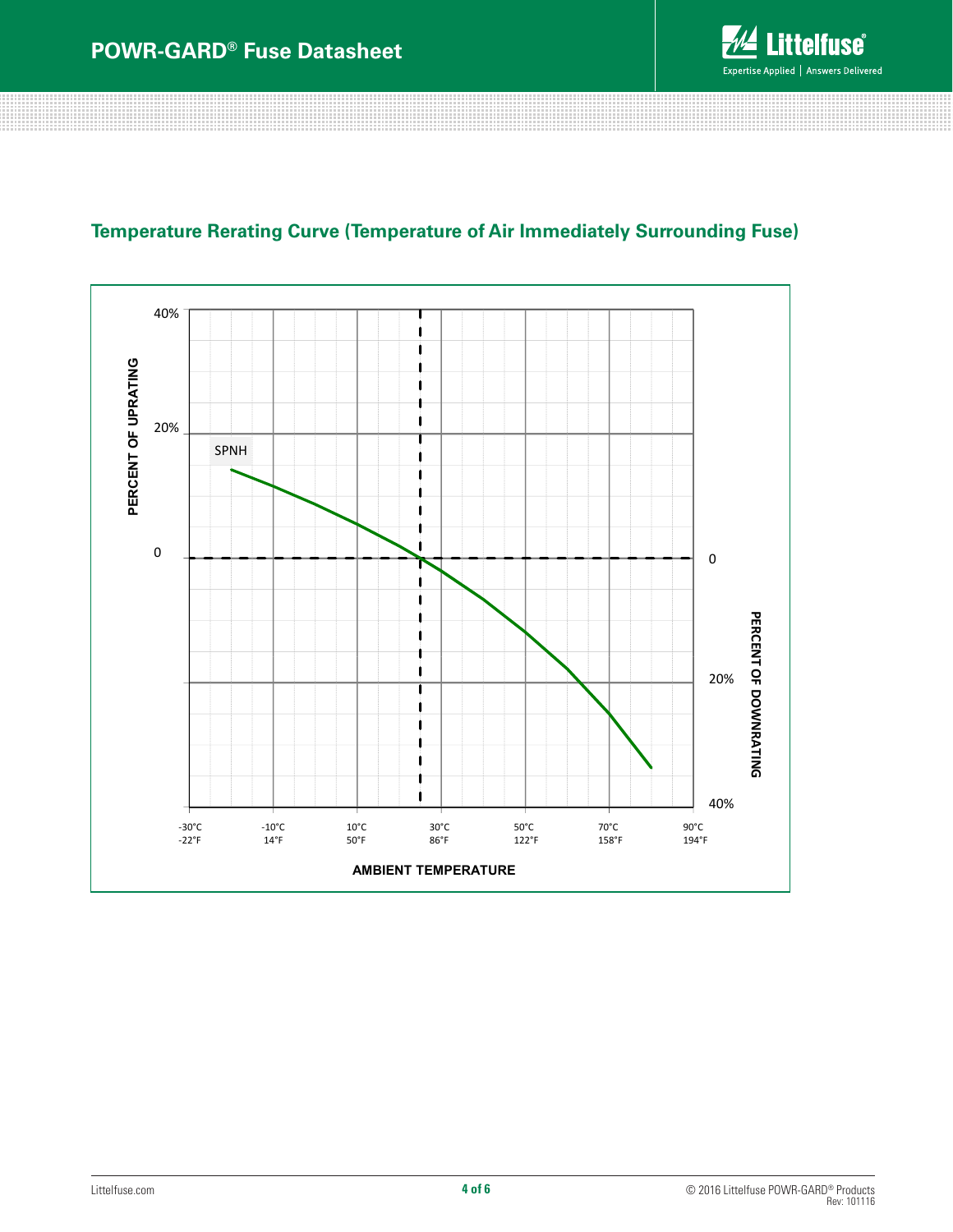

**Littelfuse**® Expertise Applied | Answers Delivered